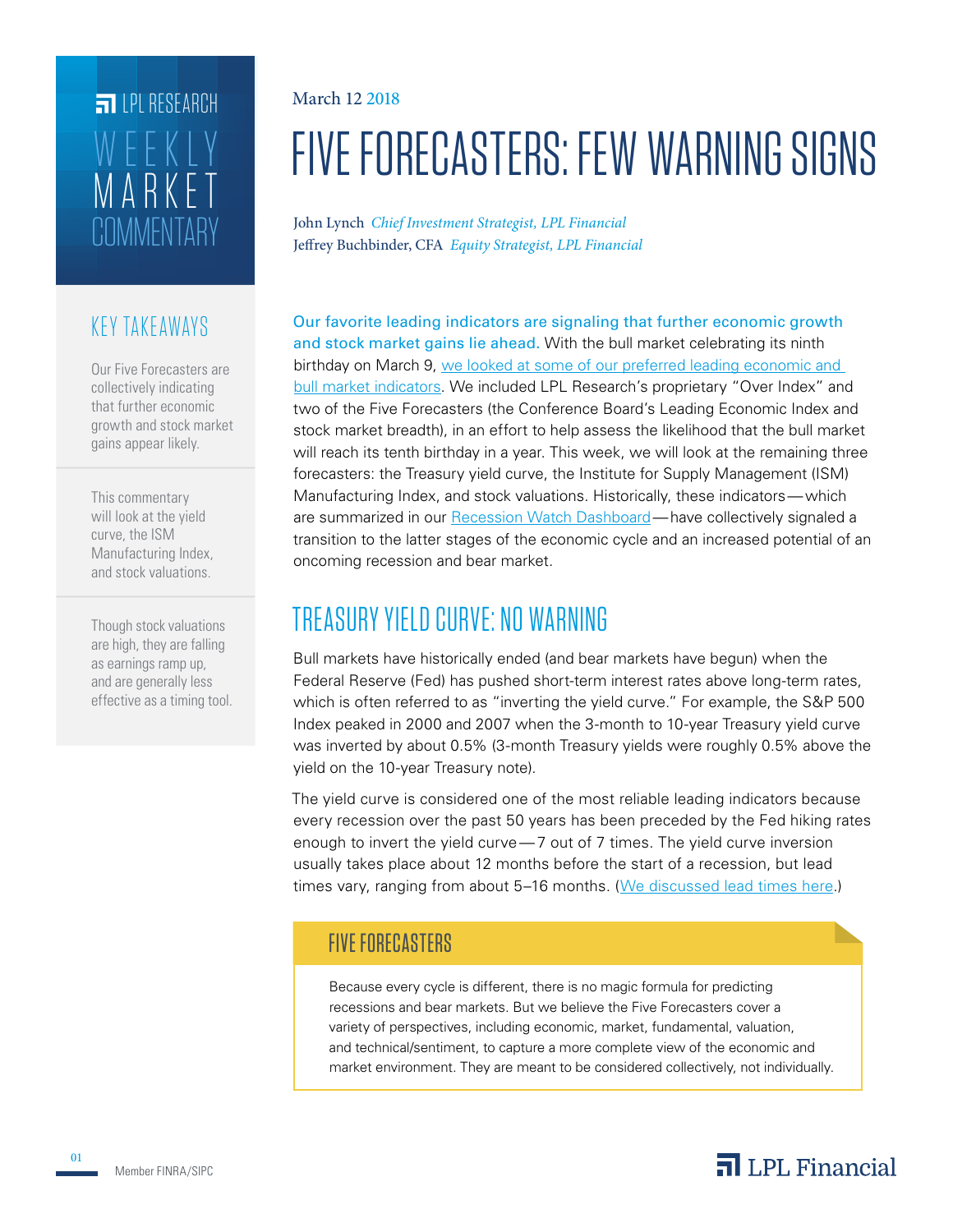The peak in the stock market has historically come around the time of the yield curve inversion, and ahead of the recession and accompanying downturn in corporate profits.

With the 3-month and 10-year Treasuries currently yielding 1.67% and 2.89%, respectively, the Fed must push up short-term rates by more than 1.7%, assuming a constant 10-year yield, to invert the yield curve by 0.5%. The roughly seven hikes of 0.25% each that would be necessary to push the fed funds rate over 3.4% may still be two years away, if not more. Although the 10-year yield could always fall and the Fed could speed up its pace of rate hikes, the steepness of the curve combined with the historical lag time until recessions start suggest that this reliable indicator may not provide a worrisome signal for quite some time [Figure 1].

# EXPANSION HIGH FOR ISM

Earnings are the most fundamental driver of the stock market, and should be a part of any recession or bear market watch checklist in our opinion. The ISM Manufacturing Index has historically been a good earnings indicator, with a six-month lead time [Figure 2]. For example, the peak in the ISM that occurred in late 2014 indicated an ensuing slowdown in profits. Since purchasing managers are on the front line when it comes to the manufacturing supply chain, and the ISM surveys future plans, they can provide signals of economic turning points ahead. With the majority of S&P 500 profits tied to manufacturing, and even though manufacturing is a relatively small portion of the U.S. economy measured by gross domestic product, demand for manufactured



Source: LPL Research, Bloomberg 03/07/18

All performance referenced is historical and is no guarantee of future results.

Yield curve is a line that plots the interest rates, at a set point in time, of bonds having equal credit quality, but differing maturity dates. The most frequently reported yield curve compares the 3-month, 2-year, 5-year and 30-year U.S. Treasury debt. This yield curve is used as a benchmark for other debt in the market, such as mortgage rates or bank lending rates. The curve is also used to predict changes in economic output and growth.

#### **<sup>2</sup> MULTI-DECADE HIGH ISM BODES WELL FOR NEAR-TERM EARNINGS**





All indexes are unmanaged and cannot be invested into directly. Unmanaged index returns do not reflect fees, expenses, or sales charges. Index performance is not indicative of the performance of any investment. All performance referenced is historical and is no guarantee of future results.

02

## $\overline{\mathbf{a}}$  LPL Financial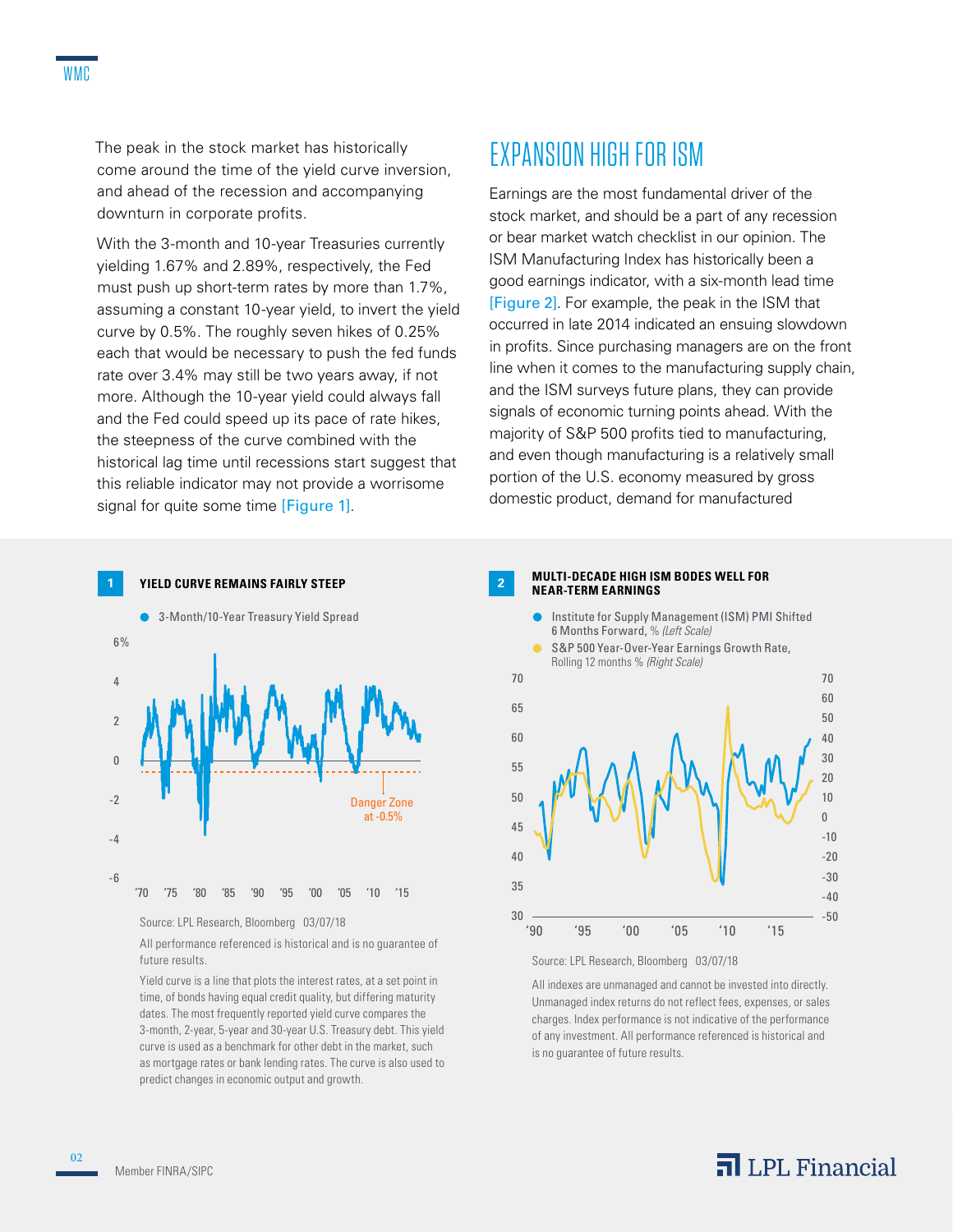goods has been a timely barometer for all types of economic activity in recent decades.

Currently, this indicator is signaling that solid manufacturing activity and robust earnings growth are ahead with no sign yet of a meaningful peak. Historically, on average, recessions do not start until nearly four years after manufacturing peaks, as we discussed here. The February reading (60.8) was the highest since 2004 and significantly above 50, which is the level that indicates contraction. Manufacturing sentiment is being supported by several factors, including overall expectations for improving U.S. and overseas economic growth, a weak U.S. dollar, corporate tax cuts, and 100% expensing of capital equipment.

Positive earnings estimate revisions, even excluding the impact of the new tax law, also suggest that additional earnings gains may be ahead.

## STOCK VALUATIONS: ON WATCH

Stock valuations have not historically been effective short or intermediate investment timing tools, though they have been solid indicators of long-term stock returns and can be useful in a strategic context. That said, price-to-earnings (PE) ratios have been high historically when bull markets have ended. High valuations can tell us that the stock market may be more vulnerable to deterioration in the economic cycle. A higher PE implies a more optimistic earnings outlook, which introduces more risk of disappointment if that growth outlook does not materialize.

The strong double-digit earnings gains in 2017 and accompanying big gains in the stock market have pushed the S&P 500 PE ratio on a trailing four quarters basis up to a historically high level of around 20, down from 23 at the S&P 500 peak on January 26, 2018. That level is sufficiently high to check the box for an elevated valuation condition, suggesting an above-average bear market decline

when the catalyst arrives. However, keep in mind earnings estimates for 2018 have risen significantly this year. As those estimates are potentially met—or even approximated—over the course of this year, assuming stocks do not go a lot higher, the trailing PE ratio for the S&P 500 may come down. The resulting trailing PE ratio may be in the 17–18 range, near long-term averages [Figure 3]. Also note that stock valuations, when compared against current levels of inflation and interest rates, do not appear as threatening.

Bottom line, we are reassured by a lack of negative signals from other leading indicators and potentially only slightly elevated valuations at year-end as earnings ramp up.

#### **3 STOCK VALUATIONS HAVE FALLEN BUT REMAIN ELEVATED**



Source: LPL Research, FactSet, Thomson Reuters 03/07/18 Performance is historical and no guarantee of future results. Indexes are unmanaged and cannot be invested in directly.

The PE ratio (price-to-earnings ratio) is a measure of the price paid for a share relative to the annual net income or profit earned by the firm per share. It is a financial ratio used for valuation: a higher PE ratio means that investors are paying more for each unit of net income, so the stock is more expensive compared to one with lower PE ratio.

Trailing PE is the sum of a company's price-to-earnings, calculated by taking the current stock price and dividing it by the trailing earnings per share for the past 12 months. This measure differs from forward PE, which uses earnings estimates for the next four quarters.

## $\overline{\mathbf{a}}$  LPL Financial